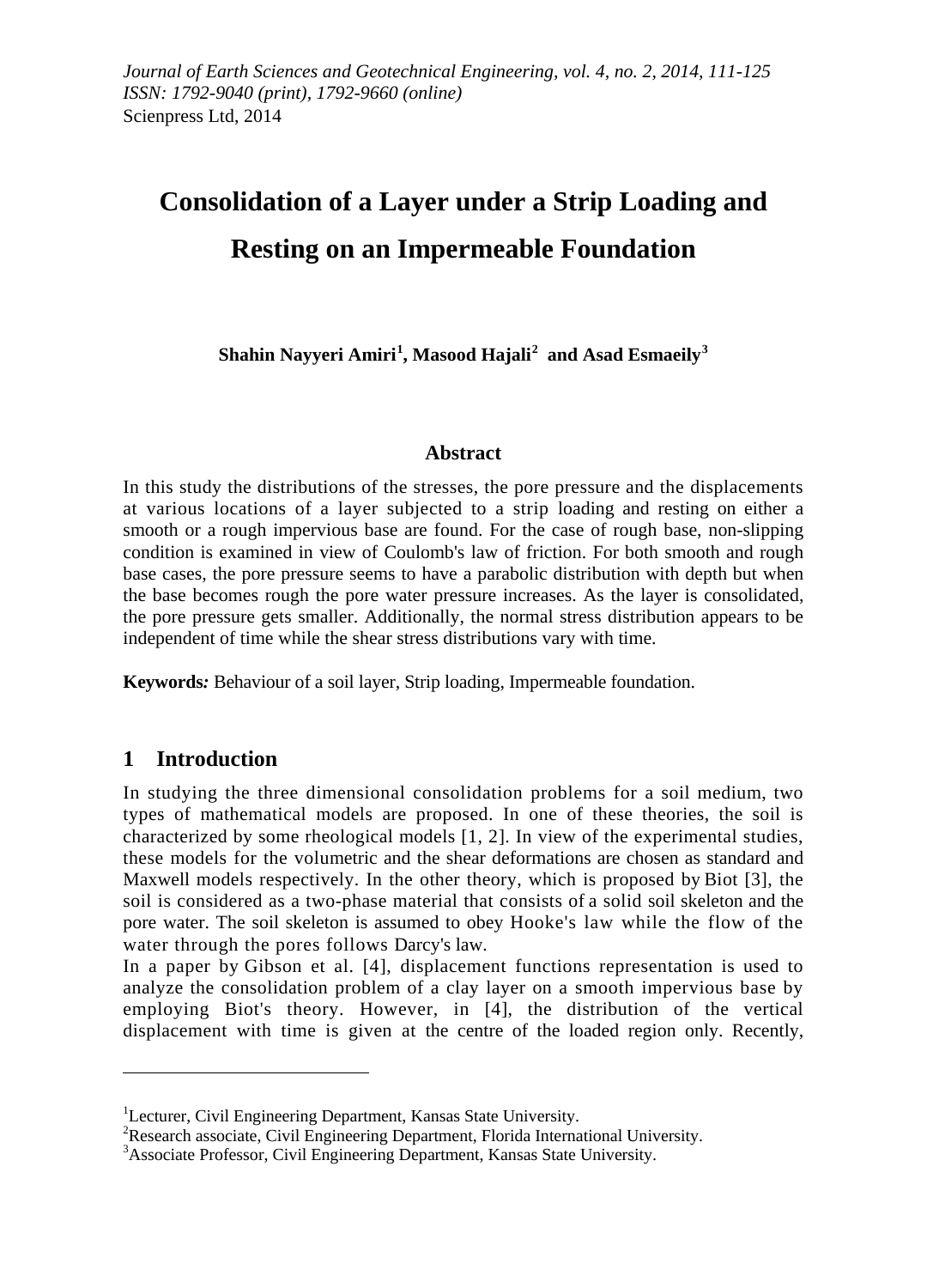Booker [5] studied the consolidation of a layer resting on either smooth or rough rigid foundations by solving Biot's equations. In this work, again, only the time variation of the vertical displacement at the mid-point of the loaded region is found. It appears that there are some discrepancies between the results of Gibson et al. and Booker due to their different mathematical approaches. Recently, Qin, Pan and Xia et al. [8, 9, 10] have done some works in this area as well.

The present study aims at finding not only the vertical displacement at the centre of the loaded area but also the distributions of the stresses and the pore pressure as well as the vertical displacement at various locations of a layer subjected to a strip loading and resting on a rigid impervious foundation which is either smooth or rough. Governing equations are those of Biot's theory and they are solved by employing Fourier sine, cosine transforms for the space and Laplace transform for the time variable. The inversions of both transforms are carried out numerically. The time variation of the vertical displacement at the centre of the loaded region found in the present study appears to agree with that found by Gibson rather than with that by Booker.

For the case of rough base supporting, it is assumed that no-slipping occurs between the laver and the foundation. This no-slipping condition is examined by considering the weight of the layer and by studying its imposed relation with the coefficient of friction. It is found that for a given value of the ratio of the pressure due to the weight and the applied pressure, there exists a critical coefficient of friction such that slipping occurs if the coefficient of friction is less than this critical value.

#### **2 Formulation of the Problem**

We consider a porous elastic layer of thickness  $H$ , loaded uniformly by a strip pressure  $p_0$  of width  $2a$ . It is assumed that the layer rests on an impervious rigid foundation which may be either smooth or rough (see Fig. 1).



Figure 1: Configuration of the layer

The body is referred to a right handed Cartesian coordinate system in which *x* − *z* plane coincides with the upper surface of the layer, the *y* axis is directed downwards and the loading is uniform in *z* direction.

The following equations which govern the displacements and the diffusion of the pore pressure are derived by Biot [3]: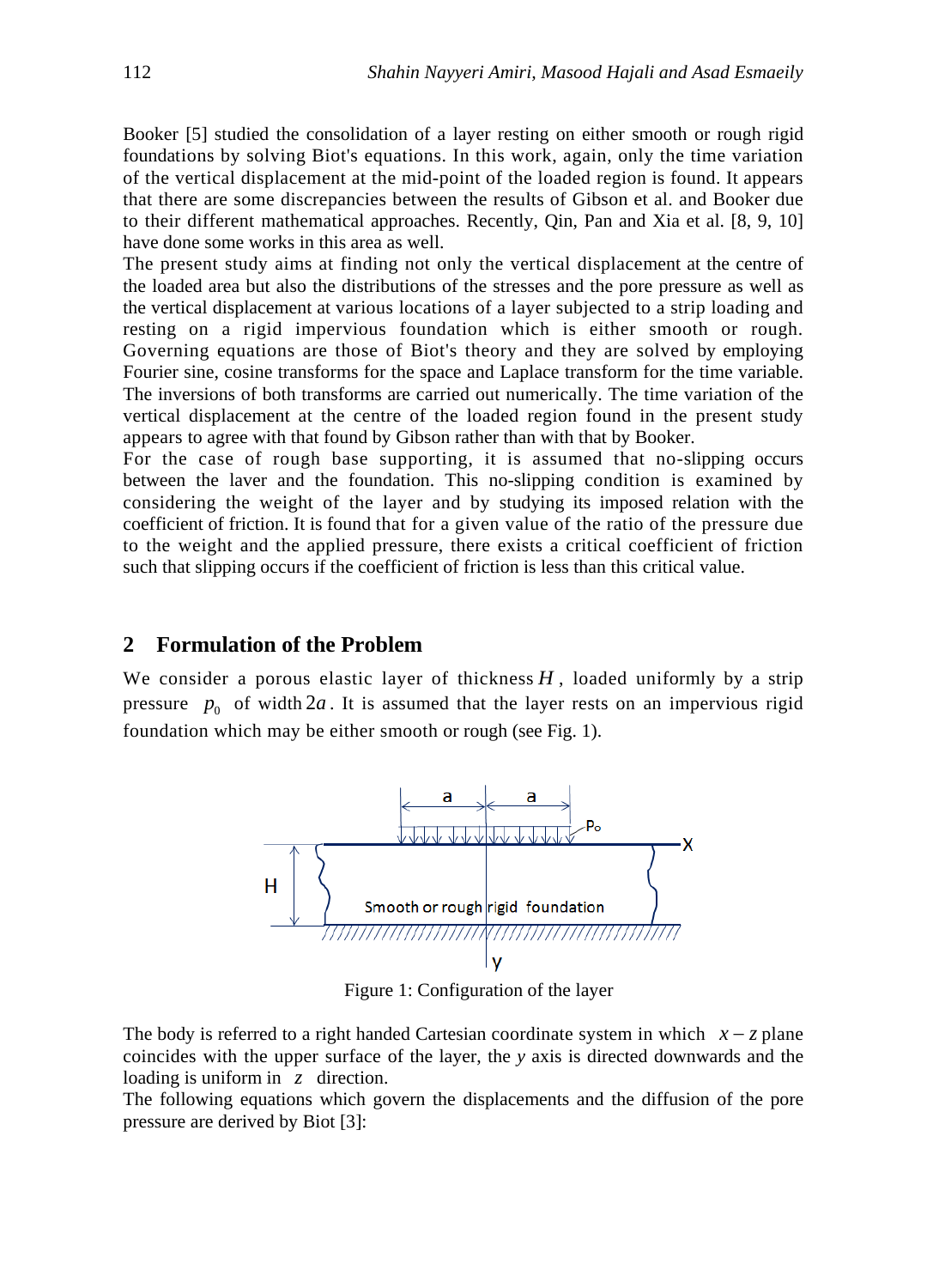$$
\mu \left( \frac{\partial^2 u}{\partial x^2} + \frac{\partial^2 u}{\partial y^2} \right) + \left( \lambda + \mu \right) \frac{\partial}{\partial x} \left( \frac{\partial u}{\partial x} + \frac{\partial v}{\partial y} \right) - \frac{\partial \sigma}{\partial x} = 0,
$$
\n(1a)

$$
\mu \left( \frac{\partial^2 v}{\partial x^2} + \frac{\partial^2 v}{\partial y^2} \right) + \left( \lambda + \mu \right) \frac{\partial}{\partial y} \left( \frac{\partial u}{\partial x} + \frac{\partial v}{\partial y} \right) - \frac{\partial \sigma}{\partial y} = 0,
$$
\n(1b)

$$
k\left(\frac{\partial^2 \sigma}{\partial x^2} + \frac{\partial^2 \sigma}{\partial y^2}\right) = \frac{\partial}{\partial t}\left(\frac{\partial u}{\partial x} + \frac{\partial v}{\partial y}\right),\tag{1c}
$$

where  $u, v$  are the horizontal and the vertical components of the displacement vector, σ the excess pore water pressure, *k* the coefficient of permeability; λ and  $\mu$  are Lame's constants.

The boundary conditions of the problem for smooth and rough bases are:

$$
(\lambda + 2\mu)\frac{\partial v}{\partial y} + \lambda \frac{\partial u}{\partial x} = -p(x)U(t), \ (y = 0, -\infty < x < \infty)
$$
 (2)

$$
\sigma = 0 \qquad (y = 0, -\infty < x < \infty) \tag{3}
$$

$$
\frac{\partial u}{\partial y} + \frac{\partial v}{\partial x} = 0 \qquad (4)
$$

$$
\frac{\partial \sigma}{\partial y} = 0 \qquad (5)
$$

$$
v = 0 \qquad , \quad (y = H, -\infty < x < \infty) \tag{6}
$$

$$
\frac{\partial u}{\partial y} + \frac{\partial v}{\partial x} = 0, \left( y = H, -\infty < x < \infty \right) \text{ for smooth base,}
$$
\n(7a)

$$
u = 0, (y = H, -\infty < x < \infty)
$$
 for rough base, (without slipping) (7b)

Where:

$$
\begin{cases}\np(x) = p_0 & \text{for } |x| \le a \\
= 0 & \text{for } |x| > a\n\end{cases}
$$
\n(8)

and  $U(t)$  is the Heaviside step function, and the initial condition is:

$$
\frac{\partial u}{\partial x} + \frac{\partial v}{\partial y} = 0 \quad \text{at } t = 0,
$$
\n(9)

In order to solve eqs.  $(1.a)$ ,  $(1.b)$ , and  $(1.c)$  subjected to boundary conditions, eqs.  $(2-7)$ , and the initial condition given by eq. (9) we express the unknown functions  $u, v$  and  $\sigma$ as: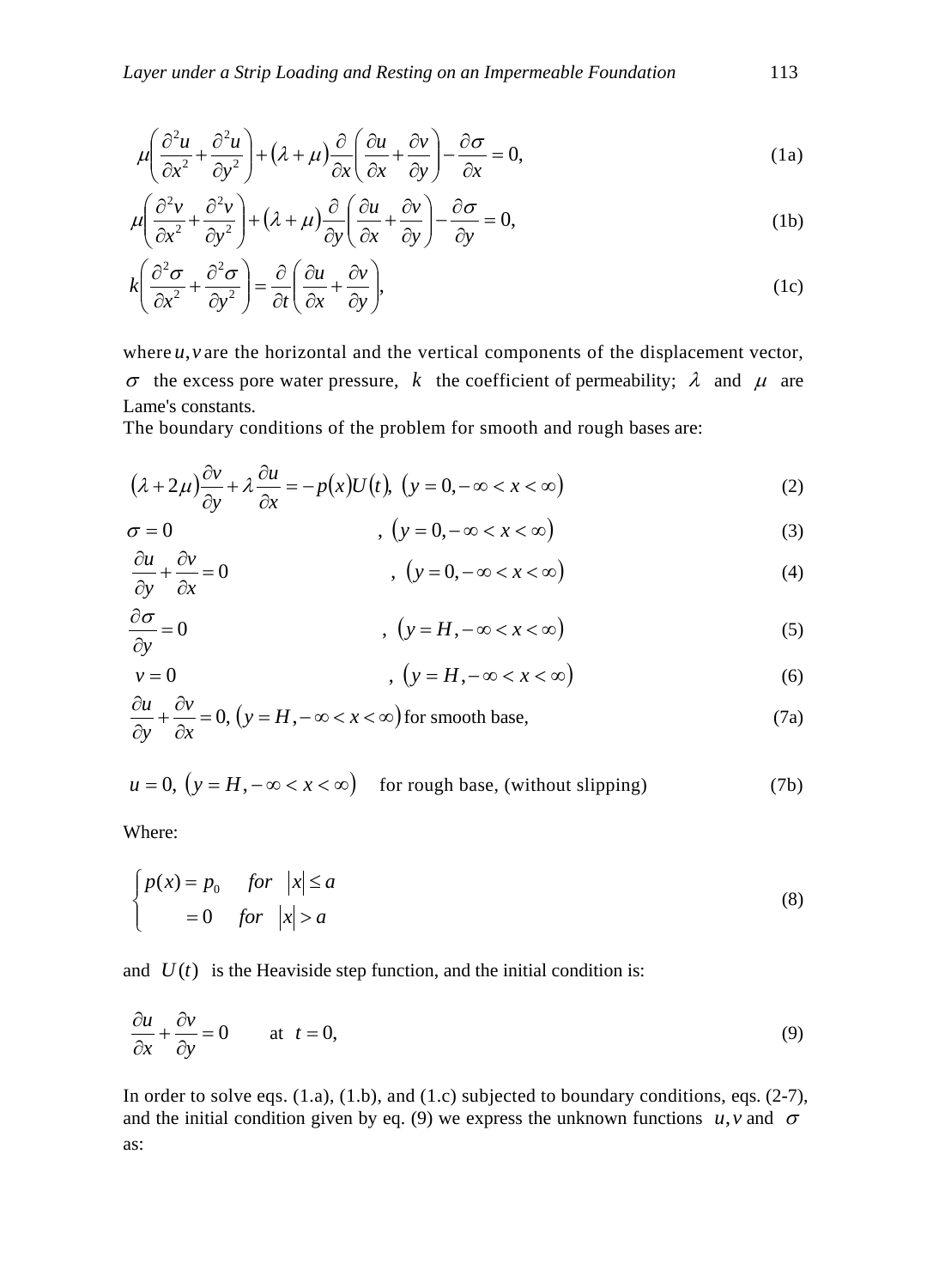$$
u(x, y, t) = \frac{1}{2\pi i} \int_{c-i\infty}^{c+i\infty} \left[ \frac{2}{\pi} \int_0^{\infty} u^{LS} (\alpha, y, s) \sin \alpha x d\alpha \right] e^{st} ds,
$$
 (10.a)

$$
v(x, y, t) = \frac{1}{2\pi i} \int_{c-i\infty}^{c+i\infty} \left[ \frac{2}{\pi} \int_{0}^{\infty} v^{LC}(\alpha, y, s) \cos \alpha x d\alpha \right] e^{st} ds,
$$
 (10.b)

$$
\sigma(x, y, t) = \frac{1}{2\pi i} \int_{c-i\infty}^{c+i\infty} \left[ \frac{2}{\pi} \int_{0}^{\infty} \sigma^{LC}(\alpha, y, s) \cos \alpha x d\alpha \right] e^{st} ds.
$$
 (10.c)

where  $u^{LS}$ ,  $v^{LC}$ , and  $\sigma^{LC}$  are repeated Fourier (sine or cosine) and Laplace transforms of  $u, v$ , and  $\sigma$ . They are defined as:

$$
u^{LS}(\alpha, y, s) = \int_{0}^{\infty} \left[ \int_{0}^{\infty} u(x, y, t) \sin \alpha x \, d\alpha \right] e^{-st} \, dt,\tag{11.1}
$$

$$
v^{LC}(\alpha, y, s) = \int_{0}^{\infty} \left[ \int_{0}^{\infty} v(x, y, t) \cos \alpha x d\alpha \right] e^{-st} dt,
$$
\n(11.b)

$$
\sigma^{LC}(\alpha, y, s) = \int_{0}^{\infty} \left[ \int_{0}^{\infty} \sigma(x, y, t) \cos \alpha x d\alpha \right] e^{-st} dt.
$$
 (11.c)

 We note that, in eq. (10), the symmetry or anti-symmetry conditions are used to utilize Fourier sine or cosine transforms. Through the substitution of eqs. (10.a), (10.b), and  $(10.c)$  into eqs.  $(1.a)$ ,  $(1.b)$ , and  $(1.c)$  and employing the initial condition, eq.  $(9)$ , one obtains a system of ordinary differential equations for  $u^{LS}$ ,  $v^{LC}$ , and  $\sigma^{LC}$ . The solution to this system is:

$$
u^{LS}(\alpha, y, s) = A_1 e^{\alpha y} + A_2 y e^{\alpha y} + A_3 e^{-\alpha y} + A_4 y e^{-\alpha y} + A_5 e^{py} + A_6 e^{-py},
$$
\n(12. a)

$$
v^{LC}(\alpha, y, s) = -A_1 e^{\alpha y} + A_2 \left(-y + \frac{1}{\alpha}\right) e^{\alpha y} + A_3 e^{-\alpha y} + A_4 \left(y + \frac{1}{\alpha}\right) e^{-\alpha y} + A_5 \frac{p}{\alpha} e^{py} + A_6 \frac{p}{\alpha} e^{-py},
$$
(12.b)

$$
\sigma^{LC}(\alpha, y, s) = -2A_2 \mu e^{\alpha y} + 2A_4 \mu e^{-\alpha y} - A_5 \frac{s}{k\alpha} e^{py}
$$
  

$$
-A_6 \frac{s}{k\alpha} e^{-py}.
$$
 (12.c)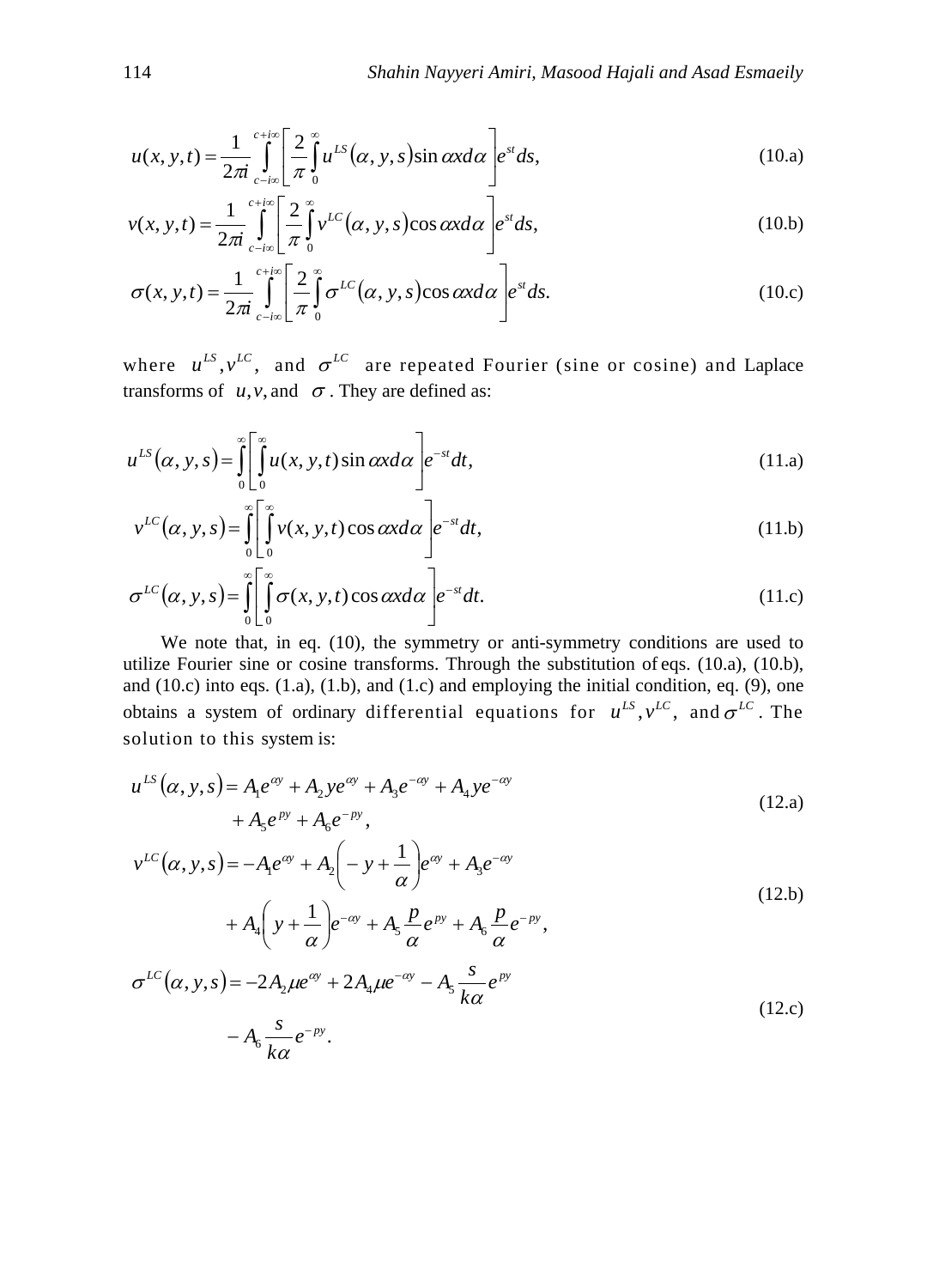Where:

$$
p = \sqrt{\alpha^2 + \frac{s}{k(\lambda + 2\mu)}}.
$$

The unknown function  $A_i(\alpha, s)$ ,  $(i = 1,...,6)$  are to be determined from the boundary conditions. eqs. (2-7). For the smooth base,  $A_i$ 's are the solutions of the linear system  $\overline{CA} = \overline{F}$ , (13)

Where:

$$
\overline{A} = (A_1, A_2, A_3, A_4, A_5, A_6),
$$
\n(14)

$$
\overline{F} = \left(-\frac{p_0 \sin \alpha a}{s \alpha}, 0, 0, 0, 0, 0\right),\tag{15}
$$

and  $\overline{C}$  is a (6×6) square matrix:

$$
\begin{bmatrix}\n-2\mu\alpha & 0 & -2\mu\alpha & 0 & -\left(2\mu\alpha + \frac{s}{k\alpha}\right) & -\left(2\mu\alpha + \frac{s}{k\alpha}\right) \\
0 & -2\mu & 0 & 2\mu & -\frac{s}{k\alpha} & -\frac{s}{k\alpha} \\
\alpha & 0 & -\alpha & 0 & p & -p \\
0 & -2\mu\alpha e^{at} & 0 & -2\mu\alpha e^{-at} & -\frac{sp}{k\alpha}e^{pt} & \frac{sp}{k\alpha}e^{-pt} \\
e^{-at} & \frac{1}{\alpha}\left(1-\alpha H\right)e^{at} & e^{-at} & \frac{1}{\alpha}\left(1+\alpha H\right)e^{-at} & -\frac{p}{\alpha}e^{pt} & \frac{P}{\alpha}e^{-pt} \\
\alpha e^{at} & \alpha He^{at} & -\alpha e^{-at} & -\alpha He^{-at} & pe^{pt} & -pe^{-pt}\n\end{bmatrix}
$$
\n(16)

For the rough base, the last row of the square matrix, eq. (16), should be replaced by:

$$
\left(e^{\alpha H},He^{\alpha H},e^{-\alpha H},He^{-\alpha H},e^{pH},e^{-pH}\right)
$$
\n
$$
\tag{17}
$$

Through the use of the constitutive equations for porous media

$$
\tau_{xx} = 2\mu \frac{\partial u}{\partial x} + \lambda \left( \frac{\partial u}{\partial x} + \frac{\partial v}{\partial y} \right) - \sigma,
$$
\n(18a)

$$
\tau_{yy} = 2\mu \frac{\partial v}{\partial y} + \lambda \left( \frac{\partial u}{\partial x} + \frac{\partial v}{\partial y} \right) - \sigma,
$$
\n(18b)

$$
\tau_{zz} = \lambda \left( \frac{\partial u}{\partial x} + \frac{\partial v}{\partial y} \right) - \sigma,
$$
\n(18c)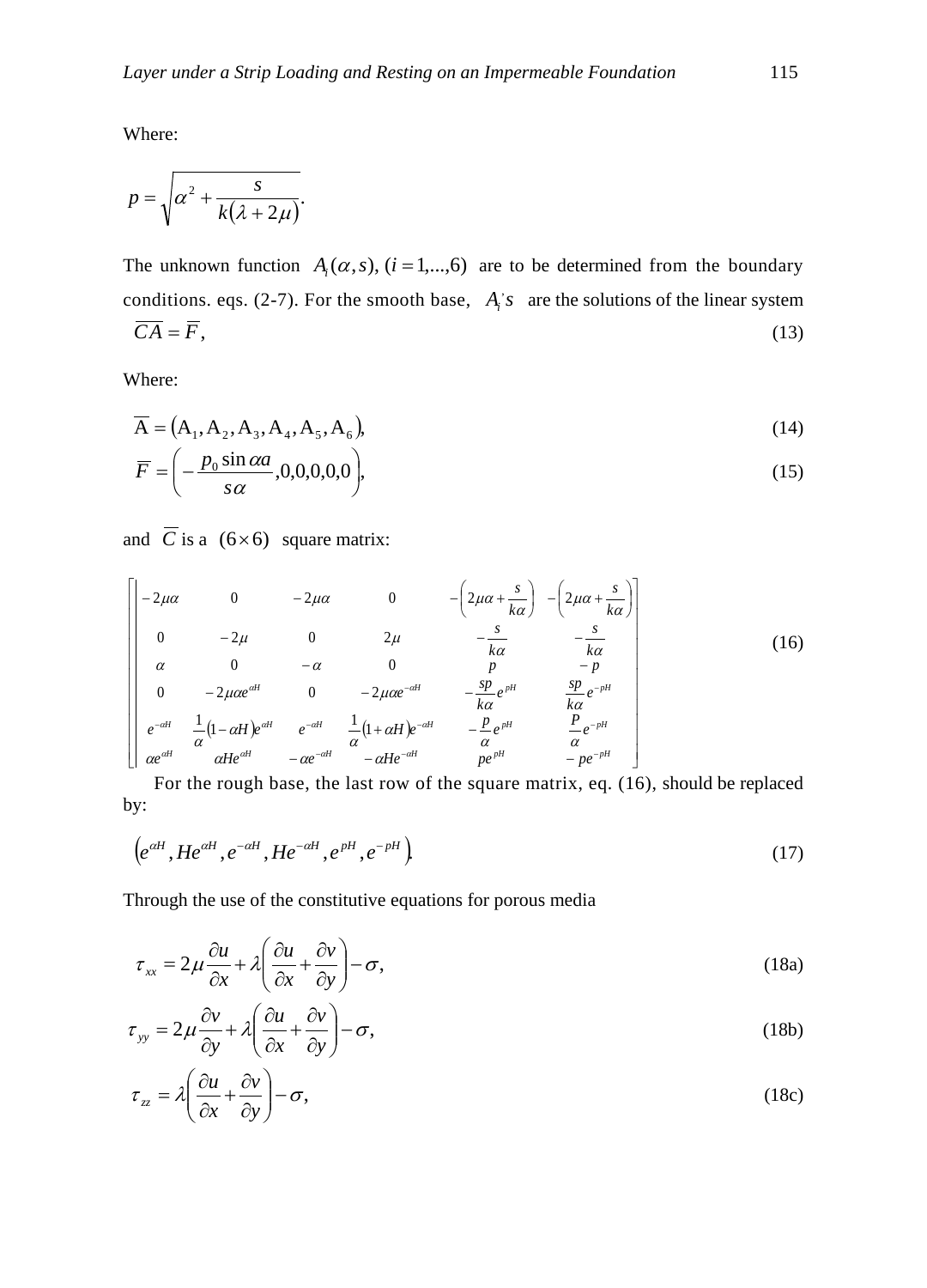$$
\tau_{xy} = \mu \left( \frac{\partial u}{\partial y} + \frac{\partial v}{\partial x} \right),\tag{18d}
$$

the relevant stress components take the forms:

$$
\tau_{xx}(x, y, t) = \frac{1}{2\pi i} \int_{c-i\infty}^{c+i\infty} \left\{ \frac{2}{\pi} \int_{0}^{\infty} \left[ 2\mu \alpha u^{LS} + \lambda \left( \alpha u^{LS} + \frac{dv^{LC}}{dy} \right) - \sigma^{LC} \right] \cos \alpha x d\alpha \right\} e^{st} ds,
$$
\n(19a)

$$
\tau_{yy}(x, y, t) = \frac{1}{2\pi i} \int_{c-i\infty}^{c+i\infty} \left\{ \frac{2}{\pi} \int_{0}^{\infty} \left[ 2\mu \frac{dv^{LC}}{dy} + \lambda \left( \alpha u^{LS} + \frac{dv^{LC}}{dy} \right) - \sigma^{LC} \right] \cos \alpha x d\alpha \right\} e^{st} ds,
$$
\n(19b)

$$
\tau_{zz}(x, y, t) = \frac{1}{2\pi i} \int_{c-i\infty}^{c+i\infty} \left\{ \frac{2}{\pi} \int_{0}^{\infty} \left[ \lambda \left( \alpha u^{LS} + \frac{dv^{LC}}{dy} \right) - \sigma^{LC} \right] \cos \alpha x d\alpha \right\} e^{st} ds,
$$
\n(19c)

$$
\tau_{xy}(x, y, t) = \frac{1}{2\pi i} \int_{c-i\infty}^{c+i\infty} \left\{ \frac{2}{\pi} \int_{0}^{\infty} \mu \left( \frac{du^{LS}}{dy} - \alpha v^{LC} \right) \sin \alpha x d\alpha \right\} e^{st} ds.
$$
 (19d)

At time  $t = \infty$ , the pore pressure becomes zero, thus, the solution is reduced to the elastostatic solution which reads:

$$
u(x, y) = \frac{2}{\pi} \int_{0}^{\infty} \left[ (B_1 + B_2 y) e^{-\alpha y} + (B_3 + B_4 y) e^{\alpha y} \right] \sin \alpha x d\alpha,
$$
 (20a)

$$
v(x,y) = \frac{2}{\pi} \int_{0}^{\infty} \left\{ \left[ B_1 + \left( \frac{\chi}{\alpha} + y \right) B_2 \right] e^{-\alpha y} + \left[ -B_3 + \left( \frac{\chi}{\alpha} - y \right) B_4 \right] e^{\alpha y} \right\} \cos \alpha x d\alpha, \tag{20b}
$$

where  $B_i(\alpha)$ ,  $(i = 1,...,4)$  are to be determined from the appropriate boundary conditions and  $\chi = 3-4v$ , *v* being the Poisson ratio. The corresponding stress components can be obtained from Hooke's law.

### **3 Solutions and some Numerical Results**

The stress, displacement and the pore pressure distributions are obtained through eqs. (10.a), (10.b), and (10.c) and eqs. (19.a), (19.b), (19.c), and (19.d) by employing numerical inversion techniques for both Fourier and Laplace transforms. For time  $t = \infty$  since there is no time dependency, only the use of Fourier inversion technique in eqs. (20.a), and (20.b) and the resulting stress expressions are sufficient. To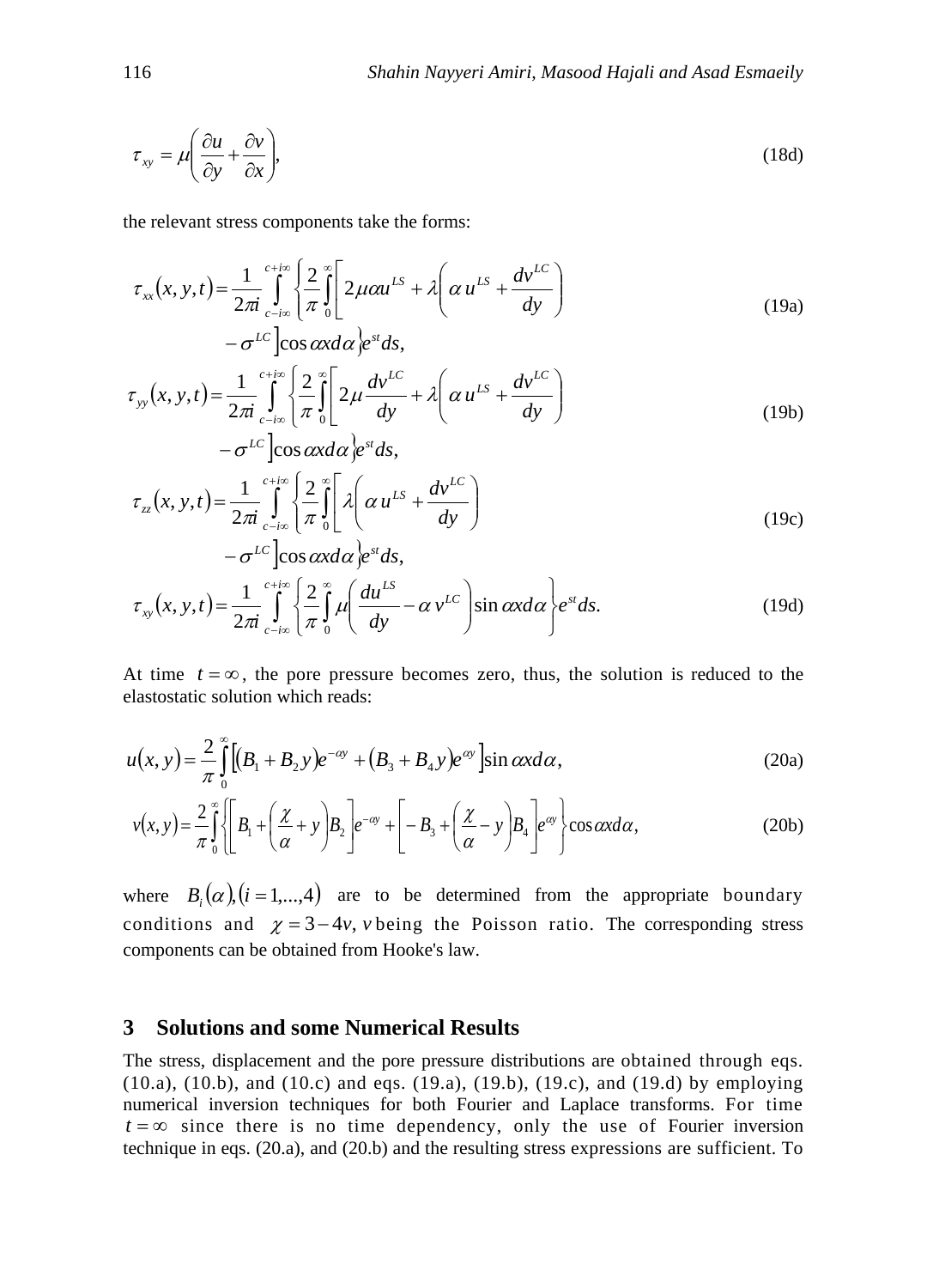evaluate the infinite integrals appearing in Fourier inversion expressions, the numerical integration quadrature given by Filon [6] is used. For the numerical inversion of the Laplace transform, a method proposed by Krylov. V. I. and Skoblya, N. S. [7] is utilized. This method is now reviewed very briefly. The Laplace transform  $f^L(s)$  of a function  $f(t)$  is defined by:

$$
f^{L}(s) = \int_{0}^{\infty} f(t)e^{-st}dt
$$
\n(21)

having the inversion relation:

$$
f(t) = \frac{1}{2\pi i} \int_{c-i\infty}^{c+i\infty} f^{L}(s)e^{st}ds.
$$
 (22)

We assume the form of  $f<sup>L</sup>(s)$  to be expressed as:

$$
f^L(s) = \frac{1}{s^m} \varphi(s),
$$

thus the integral relation, eq. (22), becomes:

$$
f(t) = \frac{1}{2\pi i} \int_{c-i\infty}^{c+i\infty} s^{-m} \varphi(s) e^{st} ds.
$$
 (23)

By approximating  $\varphi(s)$  by an  $n^{th}$  order polynomial at  $(n+1)$  equally spaced points  $s_k = k + 1$ ,  $(k = 0,..., n)$  eq. (23) takes the form

$$
f(t) = \sum_{k=0}^{n} \left\{ \sum_{j=0}^{n} \frac{a_{kj} t^{m+j-1}}{\Gamma(m+j)} \right\} \varphi(k+1),
$$
 (24)

where the values of  $a_{ki}$  are tabulated in [7].

In Figures. (2-7) the variations of the vertical displacements, the pore pressure and some stress components at various times are displayed for a layer supported by a smooth base. For a rough base, the same quantities are plotted in Figs. (8-13). The non-dimensional time  $\overline{t}$  which appears in the figures is defined by the relation:

$$
\bar{t} = \frac{2\mu k}{a^2}t\tag{25}
$$

As it is seen in Figs. (2) and (8), for both types of foundations the final settlement is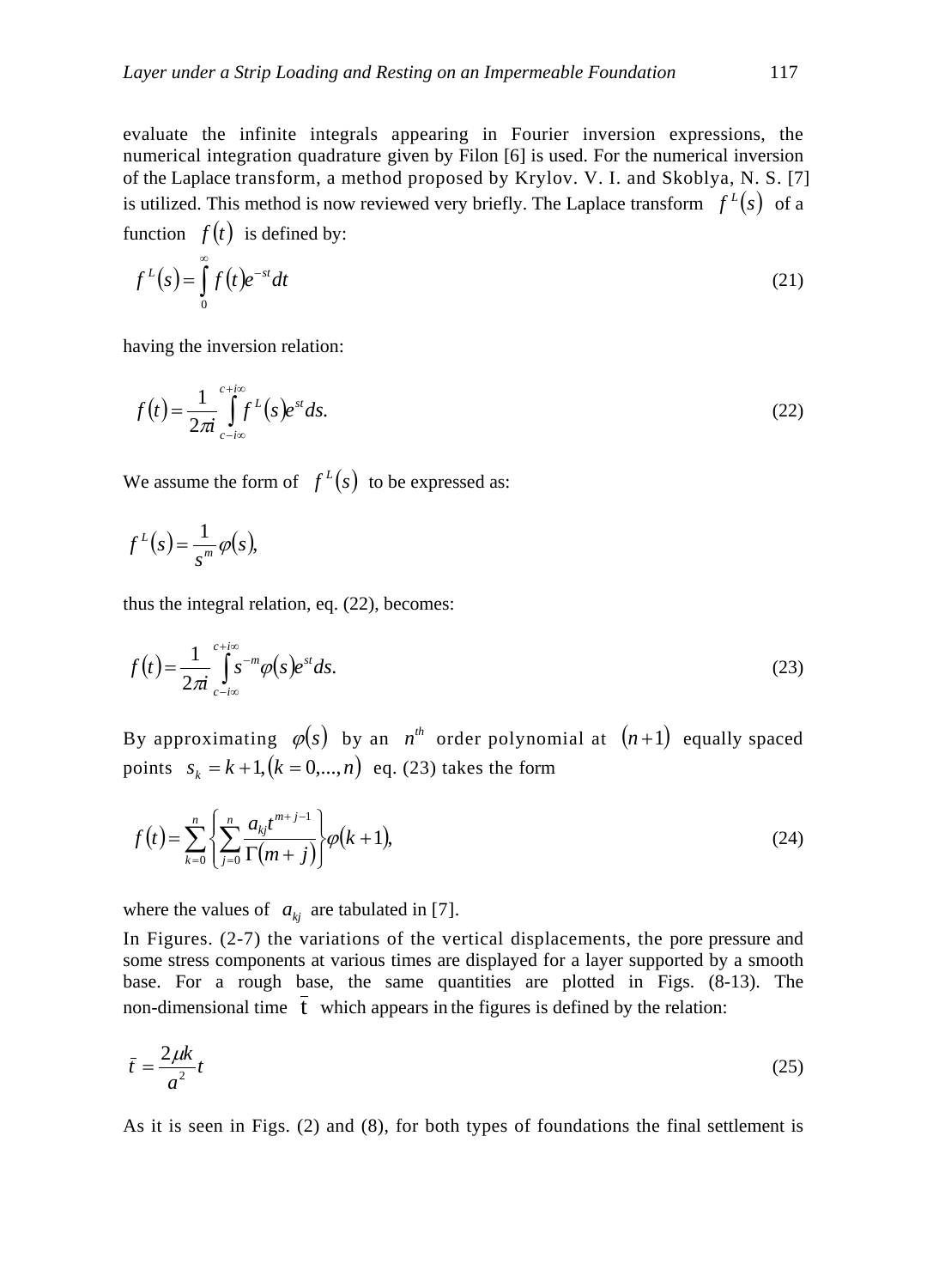approximately reached at  $\bar{t} = 1$  and the settlement at the point  $(x = 0, y = 0)$  is larger in the case of smooth base. It should be observed that the lifting of the soil on the top surface for the rough base appears to be greater than that of the smooth base.



Figure 2: Variation of the vertical displacement with *x* at the top surface for the smooth foundation



Figure 3: Variation of the vertical displacement with depth at  $x = 0$  for the smooth foundation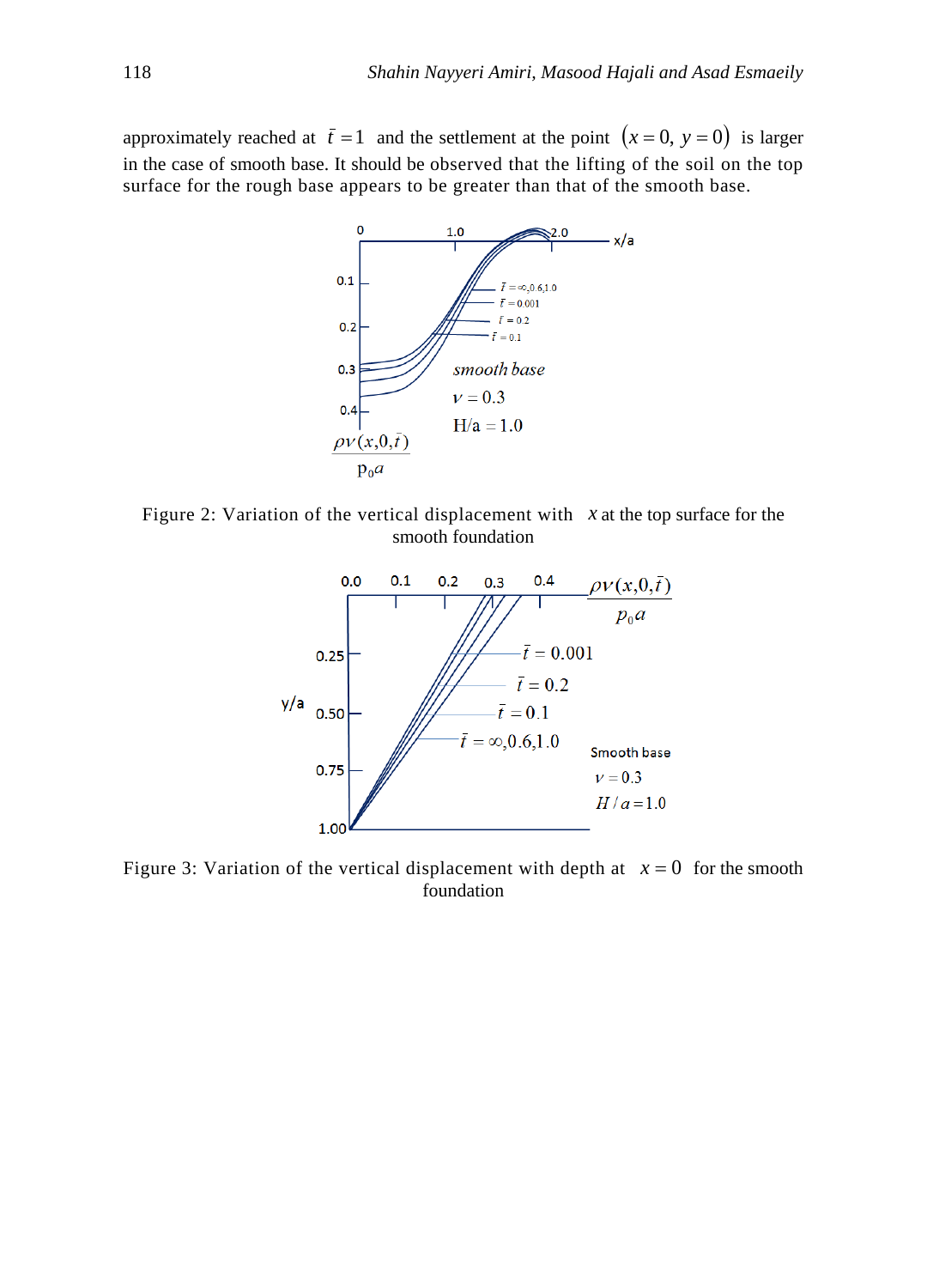

Figure 4: Variation of the pore pressure with  $x$  at the base for the smooth foundation



Figure 5: Variation of the pore pressure with depth at  $x = 0$  for the smooth foundation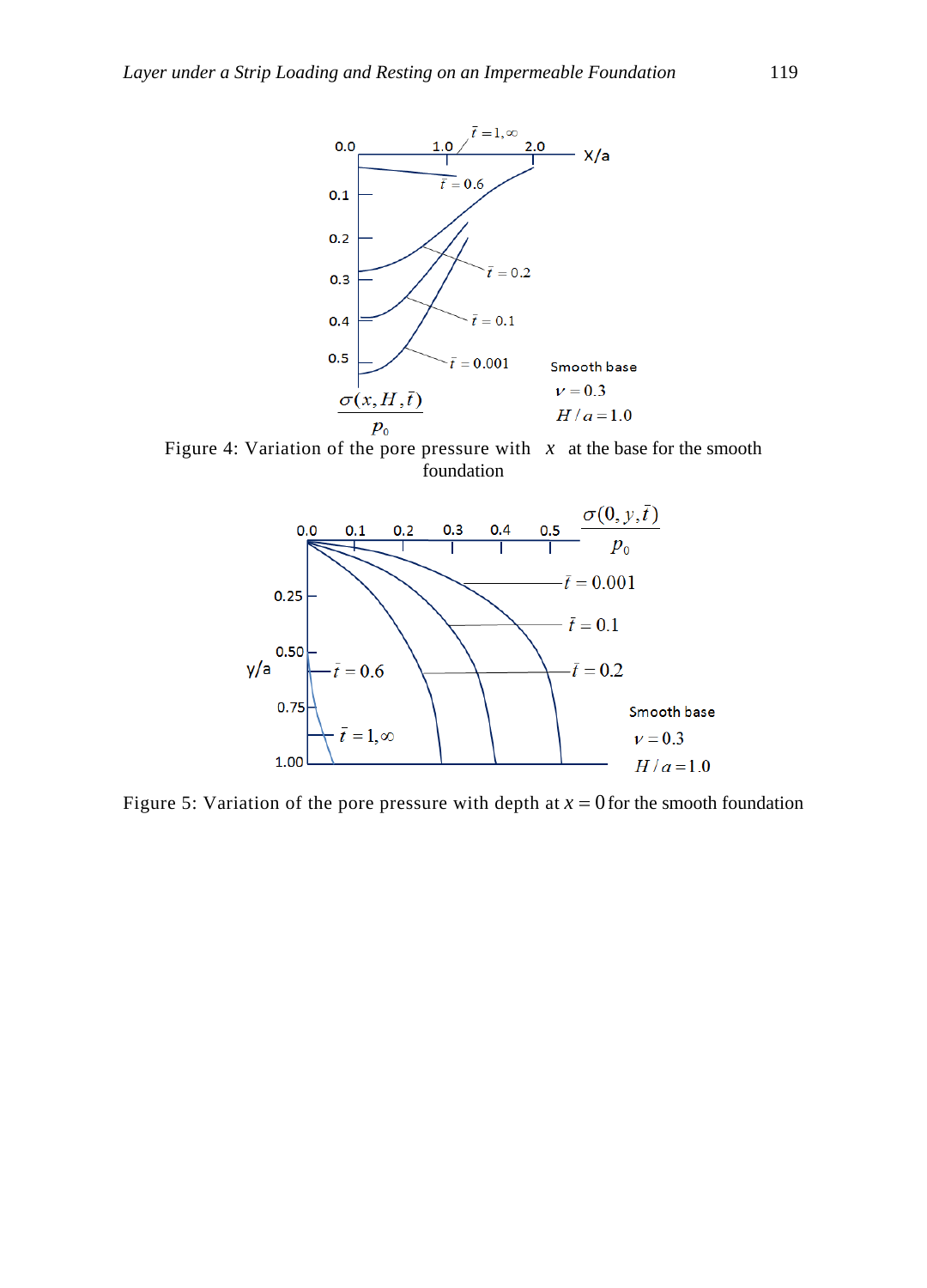

Figure 6: Variation of the normal stress with *x* at the base for the smooth foundation



Figure 7: Variation of the shear stress with depth at  $x = a$  for the smooth base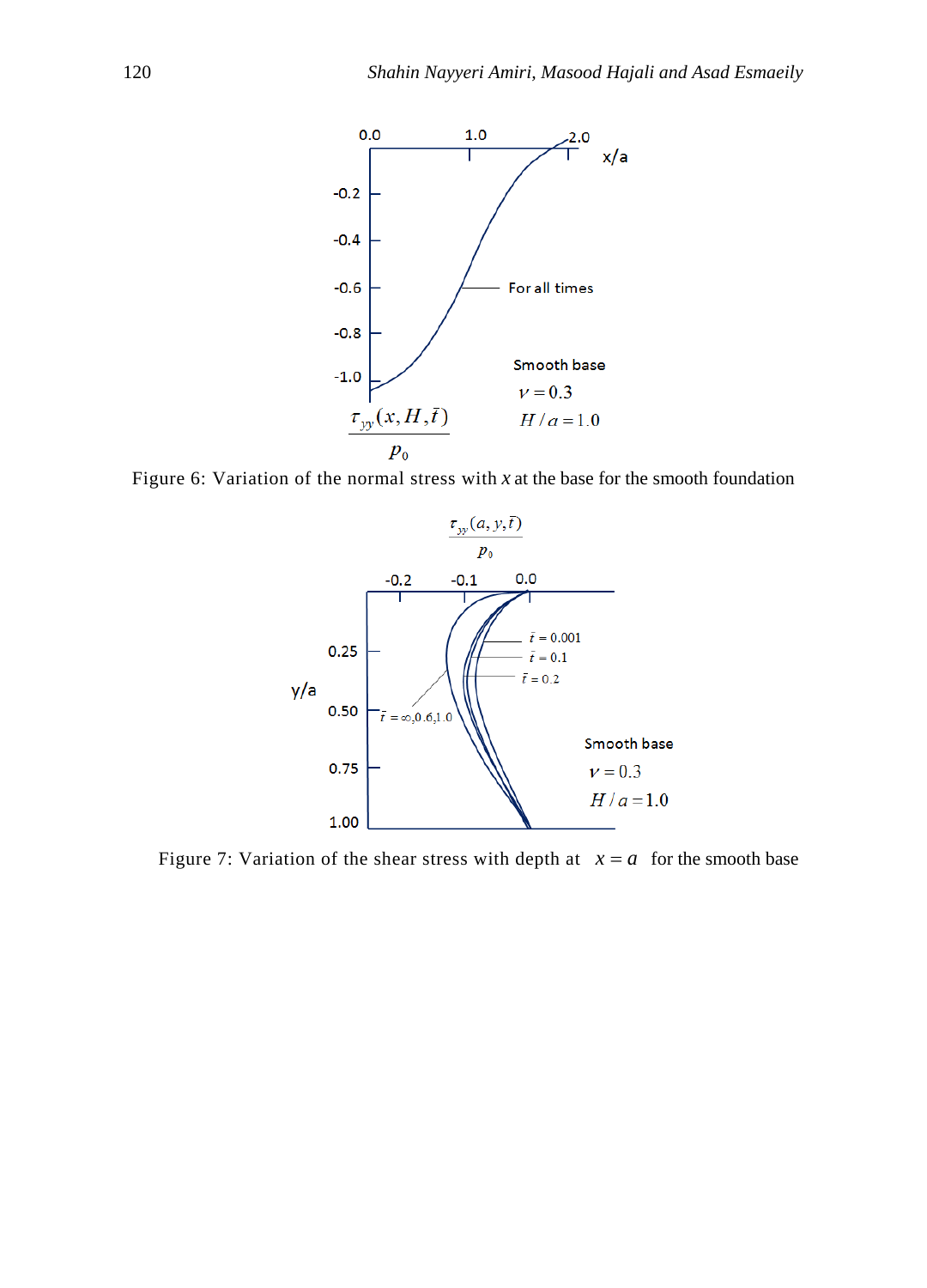

Figure 8: Variation of the vertical displacement with  $x$  at the top surface for the rough foundation



Figure 9: Variation of the vertical displacement with depth at  $x = 0$  for the rough foundation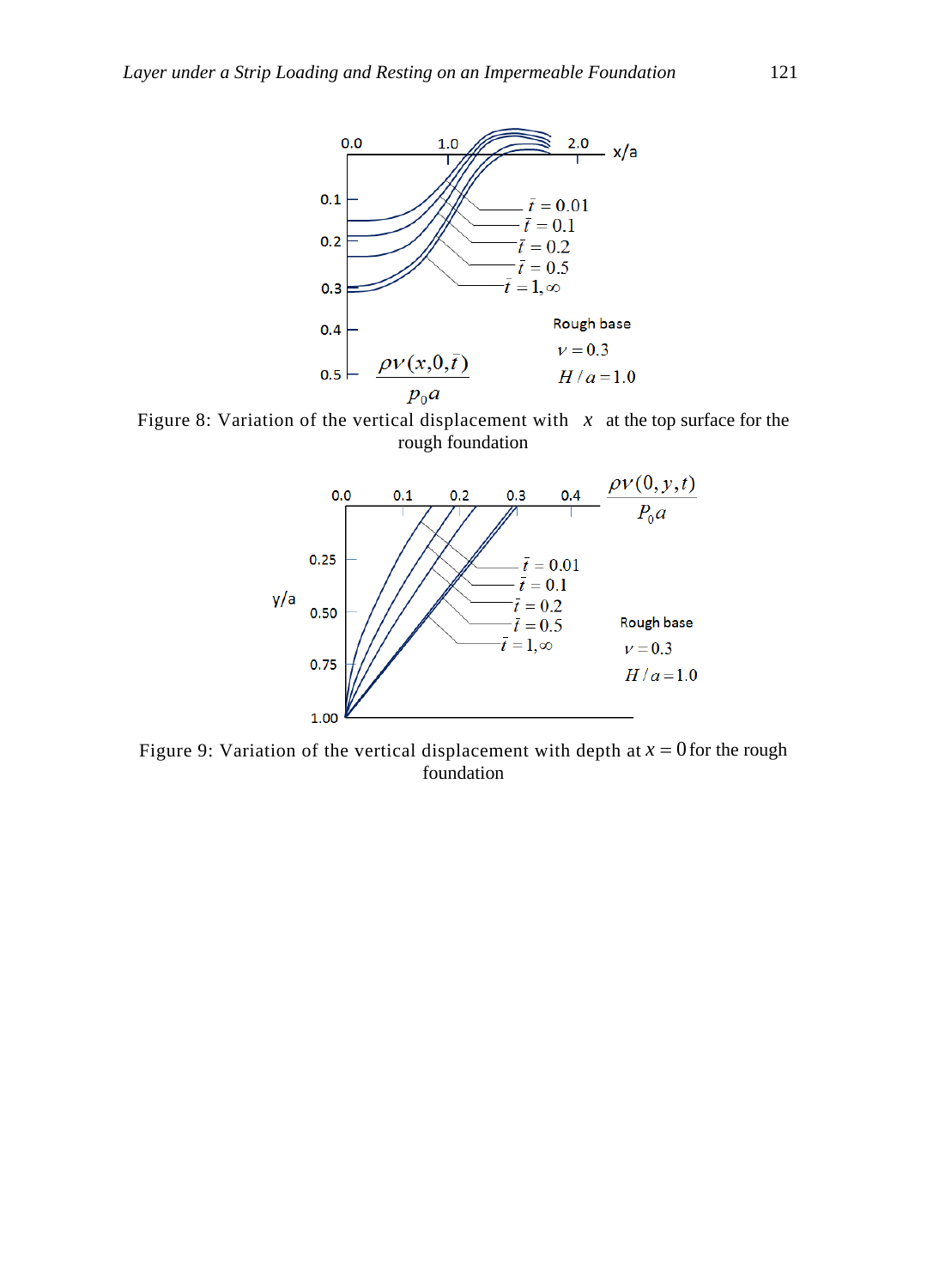

Figure 10: Variation of the pore pressure with  $x$  at the base for the rough foundation



Figure 11: Variation of the pore pressure with depth at  $x = 0$  for the rough foundation



Figure 12: Variation of the normal stress with  $x$  at the base for the rough foundation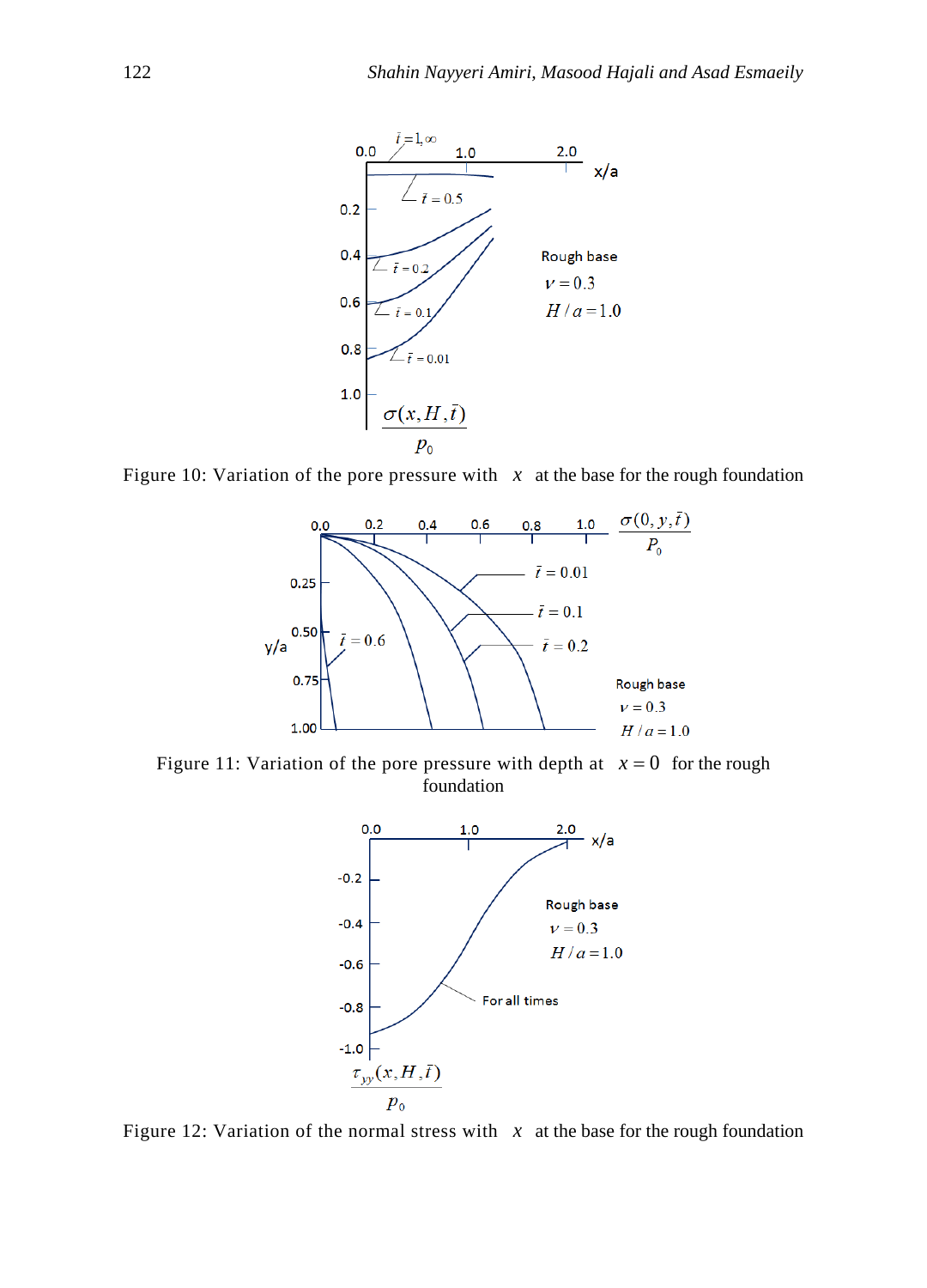

Figure 13: Variation of the shear stress with  $x$  at the base for the rough foundation



Figure 14: Sketch of the region for no slipping

For both smooth and rough base cases, the pore pressure seems to have a parabolic distribution with depth [see Figs.  $(5)$  and  $(11)$ ] and from Figs.  $(4)$  and  $(10)$  one can conclude that when the base becomes rough the pore pressure increases. We also note that as the layer is consolidated, the pore pressure gets smaller. The normal stress distribution appears to be independent of time [Figs. (6) and (12)] while the shear stress distributions vary with time [see Figs. (7) and (13)].

For the case of a rough base, it was assumed that no-slipping occurs between the layer and the foundation. This condition is valid provided that the ratio of the shear stress to the total normal pressure, which is the sum of the uniform normal pressure due to the weight of the layer and  $\tau_w(x, H)$ , is less than the coefficient of friction, that is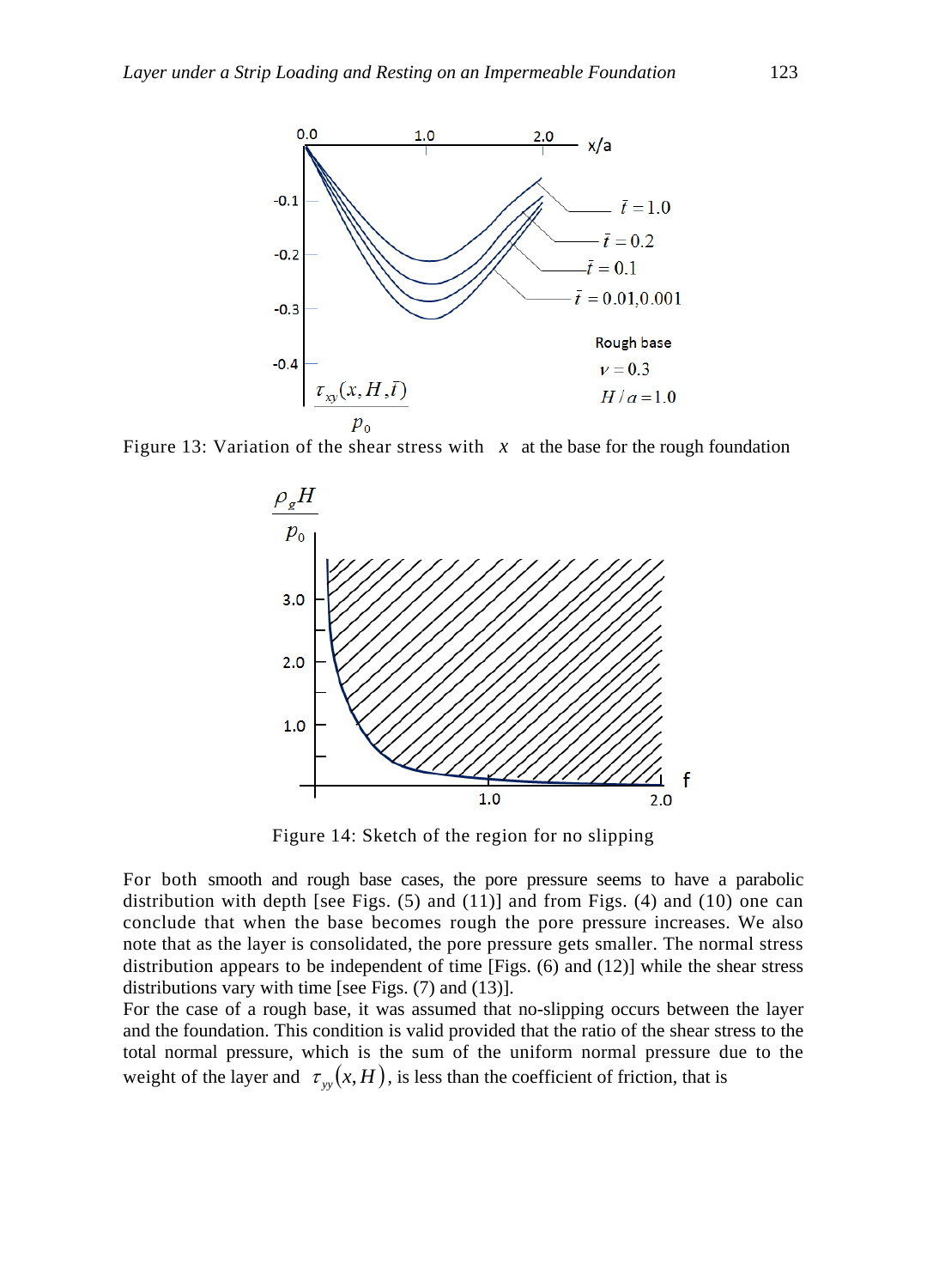$$
\frac{\left|\tau_{xy}\right|}{\rho g H + \left|\tau_{yy}\right|} \le f,\tag{26}
$$

where f is the coefficient of friction,  $\rho$  is the mass density and g is the acceleration of gravity. The condition, eq. (26), can be re-written as:

$$
\frac{\rho g H}{p_0} \ge \frac{\left|\tau_{xy}\right|}{f} - \left|\overline{\tau}_{yy}\right|,\tag{27}
$$
\nwhere

$$
\overline{\tau}_{xy} = \frac{\tau_{xy}}{p_0}, \qquad \overline{\tau}_{yy} = \frac{\tau_{yy}}{p_0}.
$$

From a study of Fig. (12) and (13) it follows that the critical range and for *x* / *a* and the critical time at which slipping occurs are- respectively,

$$
\frac{x}{a} \ge 1, \quad \bar{t} = 0.
$$

When the condition, eq. (27), is examined in view of the normal and the shear stress distributions [Figs.  $(12)$  and  $(13)$ ], we find that the base can be assumed to be a rough

base without slipping if the point  $\left|f, \frac{P g H}{P}\right|$ J  $\setminus$  $\overline{\phantom{a}}$  $\setminus$ ſ  $f, \frac{\rho g H}{p_0}$  on the  $\left(f - \frac{\rho g H}{p_0}\right)$  $\bigg)$  $\setminus$  $\overline{\phantom{a}}$  $\setminus$  $\int f$  $p_{0}$  $f - \frac{\rho g H}{g}$  plane is in the shaded region shown in Fig. (14). For a given value of *p*0  $\rho gH$ , we can and determine from Fig. (14) a critical value for the coefficient of friction,  $f_c$ , so that if  $f$  is larger than  $f_c$ , slipping will not occur. It should emphasize that difficult types of boundary conditions for the layer can be handled by just making appropriate changes in eq. (13). This is one of the advantages of the numerical method used in this study.

## **4 Conclusions**

In this paper the stress, displacement and the pore pressure distributions are obtained by using numerical inversion techniques for both Fourier and Laplace transforms at different locations of a layer subjected to a strip loading and resting on either a smooth or a rough impermeable base. For the case of rough base, non-slipping condition is examined in view of Coulomb's law of friction. It is observed that the lifting of the soil on the top surface for the rough base is greater than the smooth base. For both smooth and rough base cases, the pore pressure seems to have a parabolic distribution with depth but when the base becomes rough the pore water pressure increases. Furthermore, as the layer is consolidated, the pore pressure gets smaller as well as the